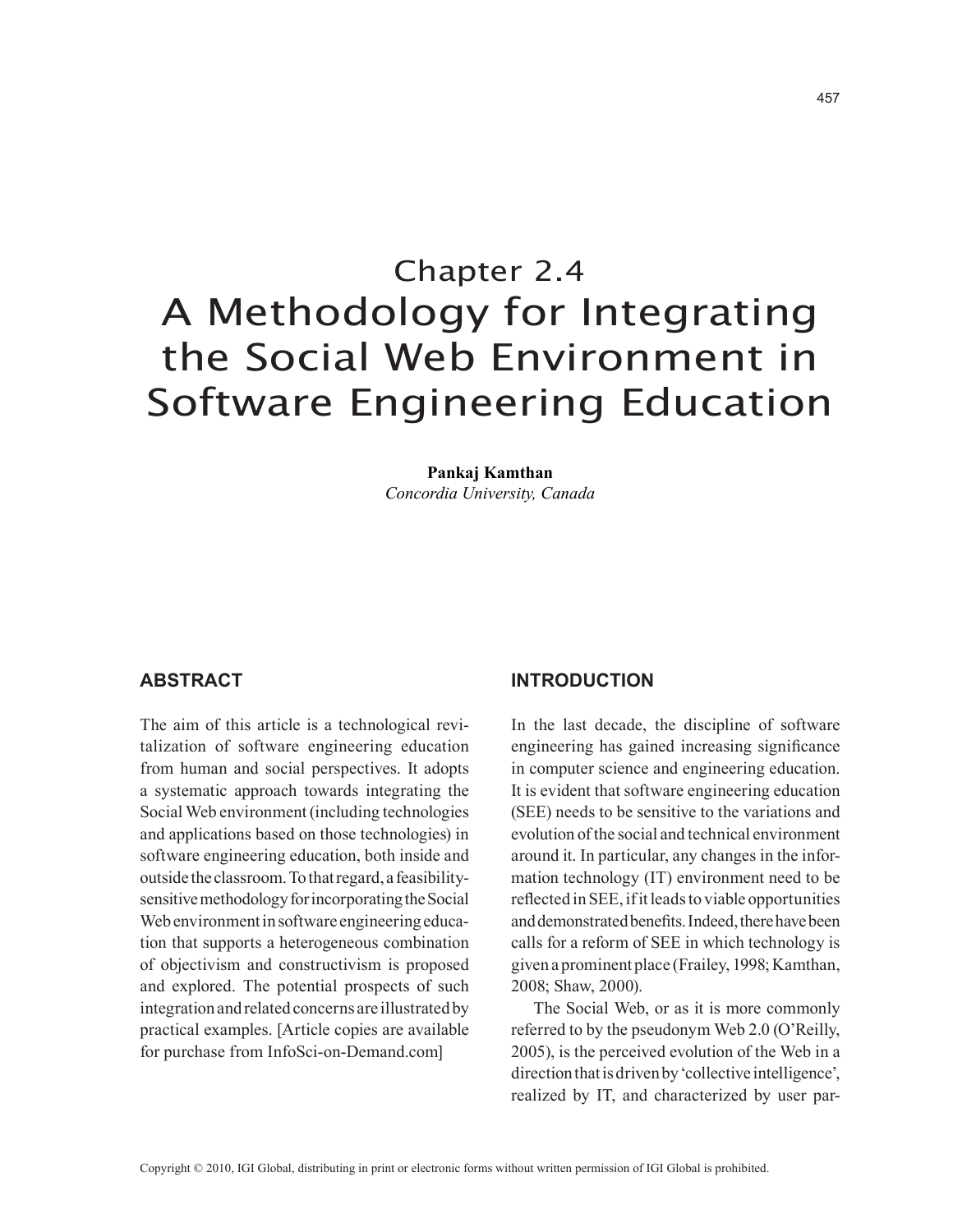ticipation, openness, and network effects. For the sake of this article, the Social Web *environment* includes Social Web technologies, applications based on those technologies, and tools for managing both. The focus of this article is to assess the implications of the Social Web environment as it pertains to logistical and pedagogical issues arising in teaching and learning of software engineering, including interaction between teachers and students, and between students.

The rest of the article is organized as follows. First, the background necessary for later discussion is provided and related work is presented. This is followed by a proposal for a methodology (labeled as SW4SE2 henceforth) that aims for a systematic introduction of the Social Web environment in SEE, both inside and outside the classroom. The prospects of SW4SE2 are illustrated using practical examples. Next, challenges and directions for future research are outlined. Finally, concluding remarks are given.

# **BACKGROUND AND RELATED WORK**

There is a need to foster a social environment in software engineering at several different levels and is increasingly being seen as significant to SEE (Layman et al., 2005). The software process environments, with the client and user involvement, have become increasingly collaborative, of which agile methodologies and Open Source Software (OSS) ecosystems are exemplars.

The human aspect and indeed the social aspect of software engineering trickle down to process workflows. It has long been recognized that requirements elicitation is a social process (Macaulay, 1993). The crucial design decisions, such as selection and application of architectural styles or patterns, often depend upon mutual cooperation. The success of Pair Programming, one of the core practices ofExtreme Programming (XP) (Beck & Andres, 2005), intimately depends on the acknowledgement of its social nature (Chong & Hurlbutt, 2007).

However, the technological infrastructure enabling the social component of software engineering has taken time to get established. In the 1970s, the environment to support the social aspect of software engineering was not mature, and in the 1980s, the environment was largely limited to the use of electronic mail (e-mail). It was the 1990s, particularly the ascent of the Web, that opened new vistas for people that were nonproximal to communicate in a variety of ways on a global scale.

The three primary factors that can be attributed to bringing the vision of the Social Web to a mainstream realization are: (1) the enablement of a many-to-many communication paradigm in which people are primary, technology is secondary, and the Web is merely a broker, (2) the maturation of the underlying technological infrastructure and the availability of its implementations as open source, and (3) the awareness and large-scale participation by the public at-large.

There have been relatively few initiatives so far for integrating the Social Web environment in education. The uses of Wiki for teaching software engineering have been reported (Decker et al., 2006;Decker et al.,2007;Gotel et al.,2007;Parker & Chao, 2007). However, the correspondence to any teaching strategy or learning theory is unclear. A learning process based on the Socialization, Externalization, Combination, Internalization (SECI) model of knowledge management that uses Social Web technologies has been suggested (Chatti et al., 2007). However, the treatment is largely peripheral and one-sided: the precise advantages of Social Web towards teaching and learning are not given and the corresponding limitations have not been pointed out. This is one of the motivations for this article. The limitations of conventional computer-supported collaborative learning (CSCL) are pointed out and, via the introduction of an application, namely eLogbook, the usefulness of next generation of social software